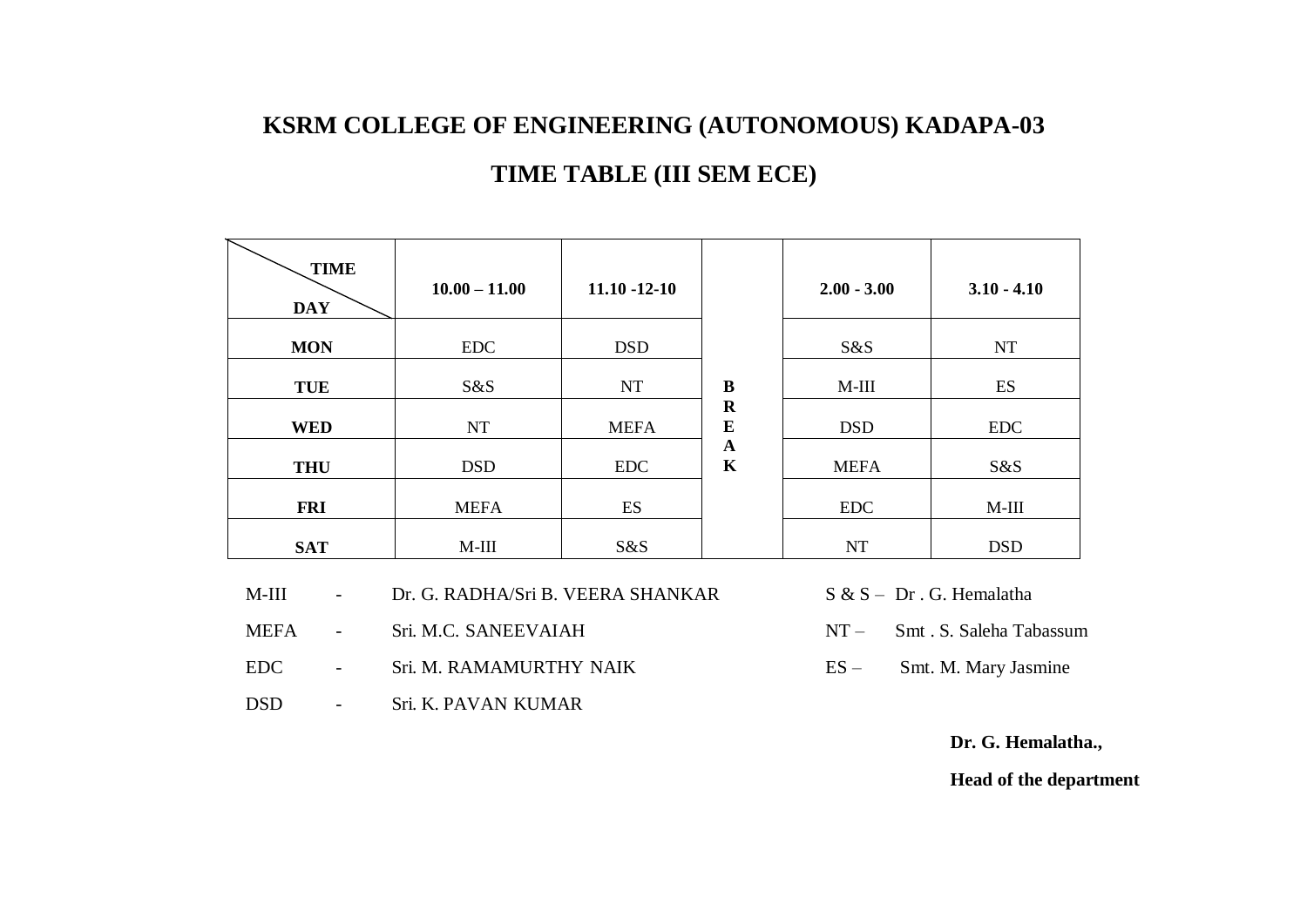## **KSRM COLLEGE OF ENGINEERING (AUTONOMOUS) KADAPA-03 TIME TABLE (V SEM ECE)**

| <b>TIME</b>               | $10.00 - 11.00$   | $11.10 - 12 - 10$  |                            | $2.00 - 3.00$       | $3.10 - 4.10$ |
|---------------------------|-------------------|--------------------|----------------------------|---------------------|---------------|
| <b>DAY</b>                |                   |                    |                            |                     |               |
| <b>MON</b>                | MP & MC           | CO                 |                            | AC                  | <b>DICA</b>   |
| <b>TUE</b>                | AC                | <b>DSP</b>         | B                          | MP & MC             | CO            |
| <b>WED</b>                | <b>DSP</b>        | AWP                | $\mathbf R$<br>$\bf{E}$    | <b>SKILL COURSE</b> | T&P           |
| <b>THU</b>                | <b>DICA</b>       | <b>SKILLCOURSE</b> | $\mathbf A$<br>$\mathbf K$ | <b>DSP</b>          | <b>AWP</b>    |
| <b>FRI</b>                | CO                | MP & MC            |                            | <b>DICA</b>         | AC            |
| - RADHA<br>M-III          |                   | $S & S -$          |                            |                     |               |
| <b>SAT</b><br><b>MEFA</b> | AWP<br>SANEEVAIAH |                    |                            |                     |               |

**AWP – Smt. S. Sharmila Banu DICA – Sri. Y. V. Raju**

 **DSP – Dr. M. V. Narayana MP & MC – Sri . R.V. Srihari**

**CO – Sri. G. Suneel Kumar SKILL COURSE – Dr. S. Zahiruddin**

**AC – Dr. D . Arun Kumar T&P (Training & Placement) – Sri . N. Siddiq**

**Dr. G. Hemalatha.,**

**Head of the Department**